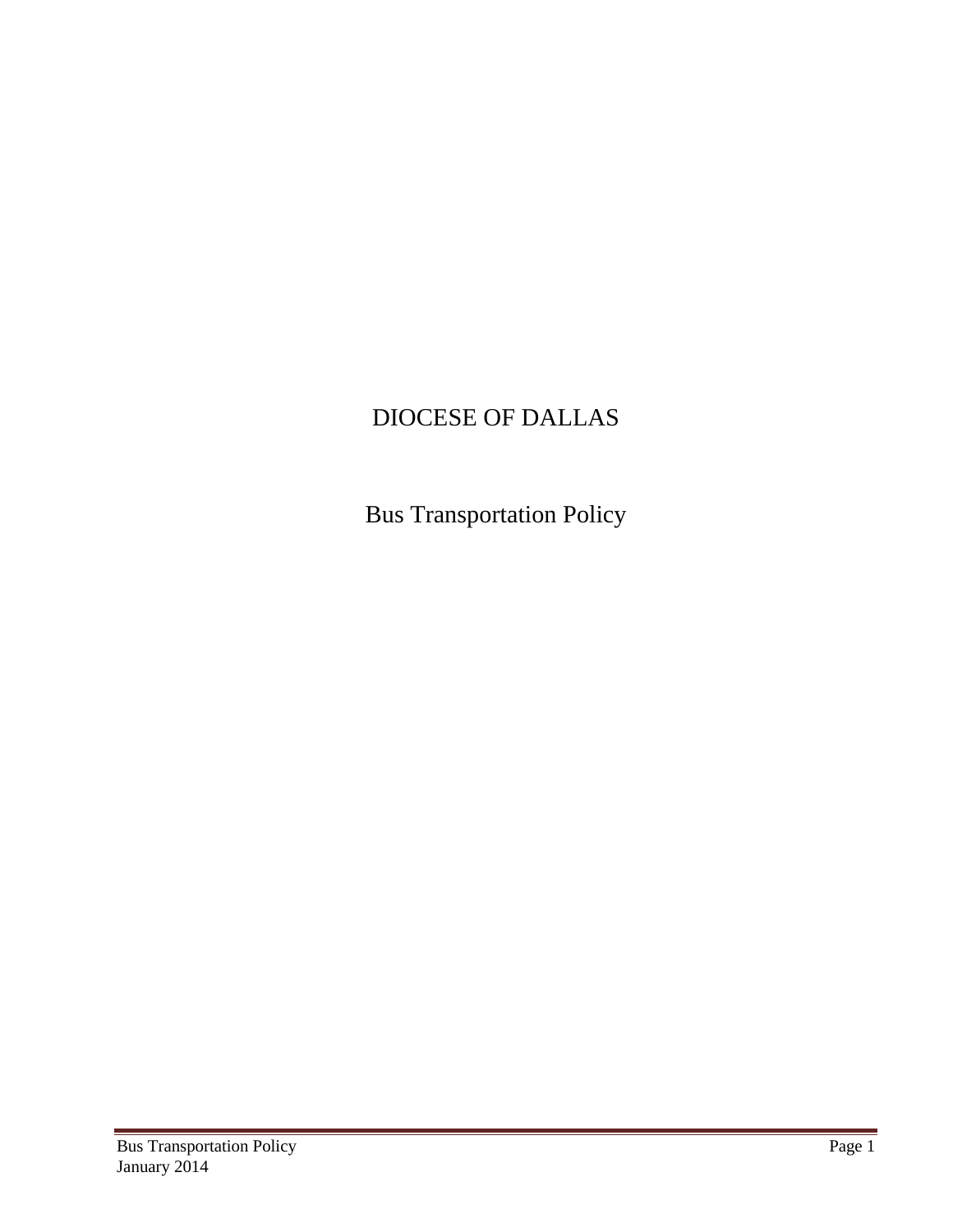# **School & Church Activity Bus Transportation Policy**

The transportation of individuals utilizing buses is an important part of our various ministries and educational programs throughout the Diocese of Dallas. The Roman Catholic Diocese of Dallas is committed to the safe transportation of these students, parishioners, faculty and staff. These policies and procedures have been implemented to help ensure the safe transportation of individuals and provide consistent and uniform standards for all bus operations within the Diocese. Pastors, principals, and presidents are responsible for ensuring compliance with these policies and procedures within their assigned parishes, schools and other entities.

## **Definitions**

Bus – any vehicle capable of transporting 16 or more passengers including the driver

FMCSR – Federal Motor Carrier Safety Regulations

"Entity" means any diocesan entity (parish, parochial school, diocesan high school, seminary, Catholic Charities of Dallas, Inc, St Joseph's Residence Inc, Texas Catholic Newspaper, and/or Conference Center.

#### **Vehicle Operations**

- 1.1. The use of 11 15 passenger vans for the transportation of passengers, students, and / or other individuals by any entity is prohibited. This prohibition applies whether the vehicle is owned, leased, rented, or provided by a volunteer.
- 1.2. Buses purchased or leased by any entity for the transportation of students or other individuals must comply with all applicable Federal Motor Vehicle Safety Standards.
- 1.3. Entities that own or lease buses are solely responsible for understanding and compliance with all applicable state and/or federal regulations, laws and ordinances at all time. All Buses must be operated in accordance with all state and / or local traffic laws, ordinances, and all state and federal safety regulations at all times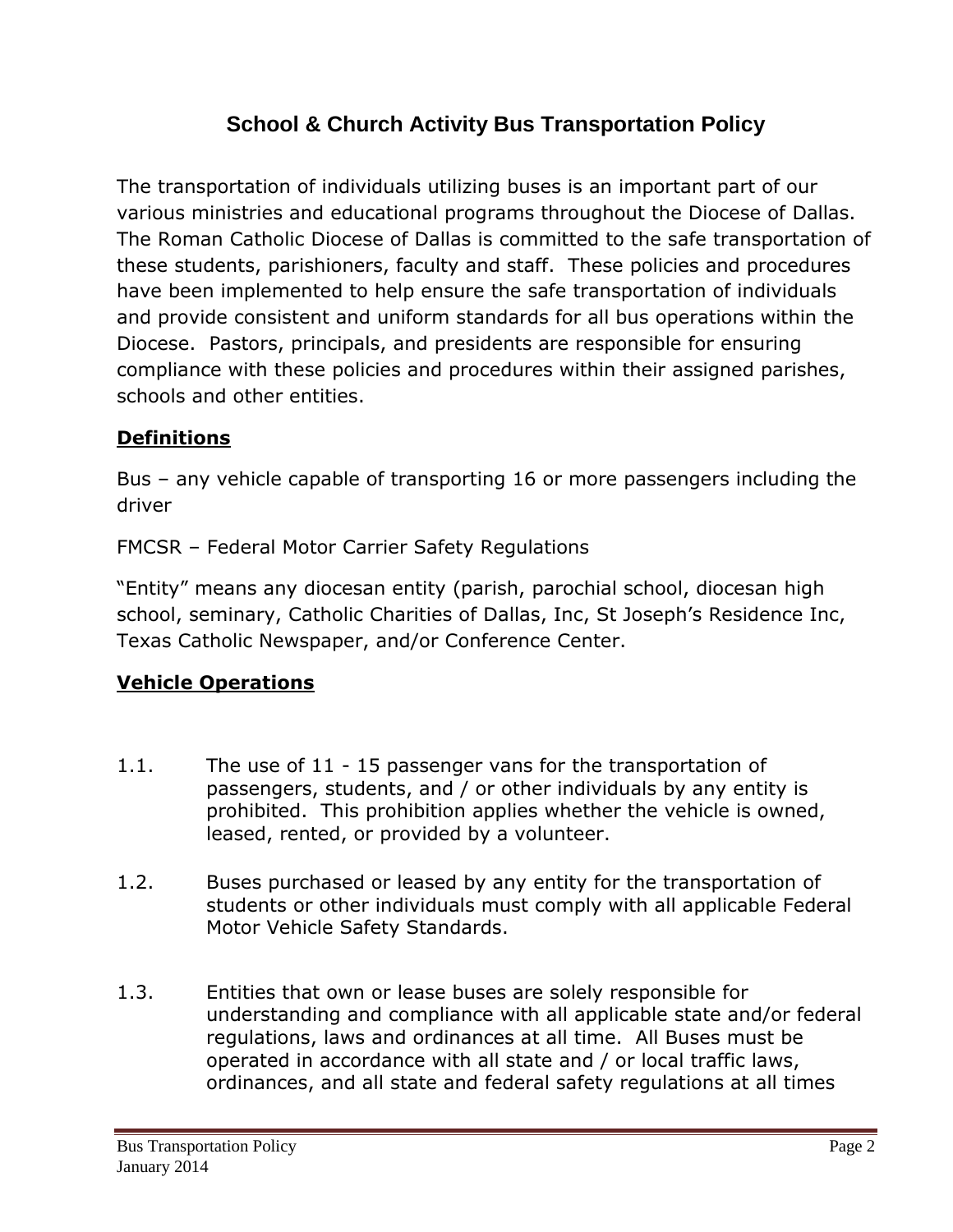whether or not compliance with regulations is absolutely required under state or federal regulations.

- 1.4. All buses must be maintained in a safe and satisfactory condition at all times and in accordance with all applicable state and federal regulations. Repairs may only be conducted by a qualified mechanic. All entities within the Diocese of Dallas must have a formal program for inspecting, repairing, and maintaining all buses to ensure the safety of the vehicle at all times.
- 1.5. Buses must be inspected prior to use and immediately following any use. Any safety deficiencies must be corrected prior to operating the bus.
- 1.6. All buses must be inspected annually by a qualified mechanic and all safety deficiencies must be corrected prior to operating the bus.
- 1.7. Periodic maintenance must be conducted in accordance with the manufacturers recommended mileage intervals by a qualified mechanic.
- 1.8. All records of inspections, repairs, and other maintenance must be maintained by the entity for no less than 12 months and no less than 6 months after the bus is sold or otherwise disposed of by the entity.
- 1.9. Bus emergency evacuation training and drills must be conducted at least twice a year. Once in the fall and once in the spring. A record of this training must be maintained at the entity.

#### **Drivers**

- 2.1. All drivers of buses (employee or volunteer), must be qualified in accordance with this policy and all applicable state and federal safety regulations at all times whether or not compliance with regulations is absolutely required under state or federal regulations. Entities are solely responsible for ensuring compliance with state or federal regulations pertaining to bus operations at their entity.
- 2.2. Bus drivers should be experience operators whenever possible. Bus drivers without any prior experience must have at least 20 hours of driving experience prior to transporting students or other individuals.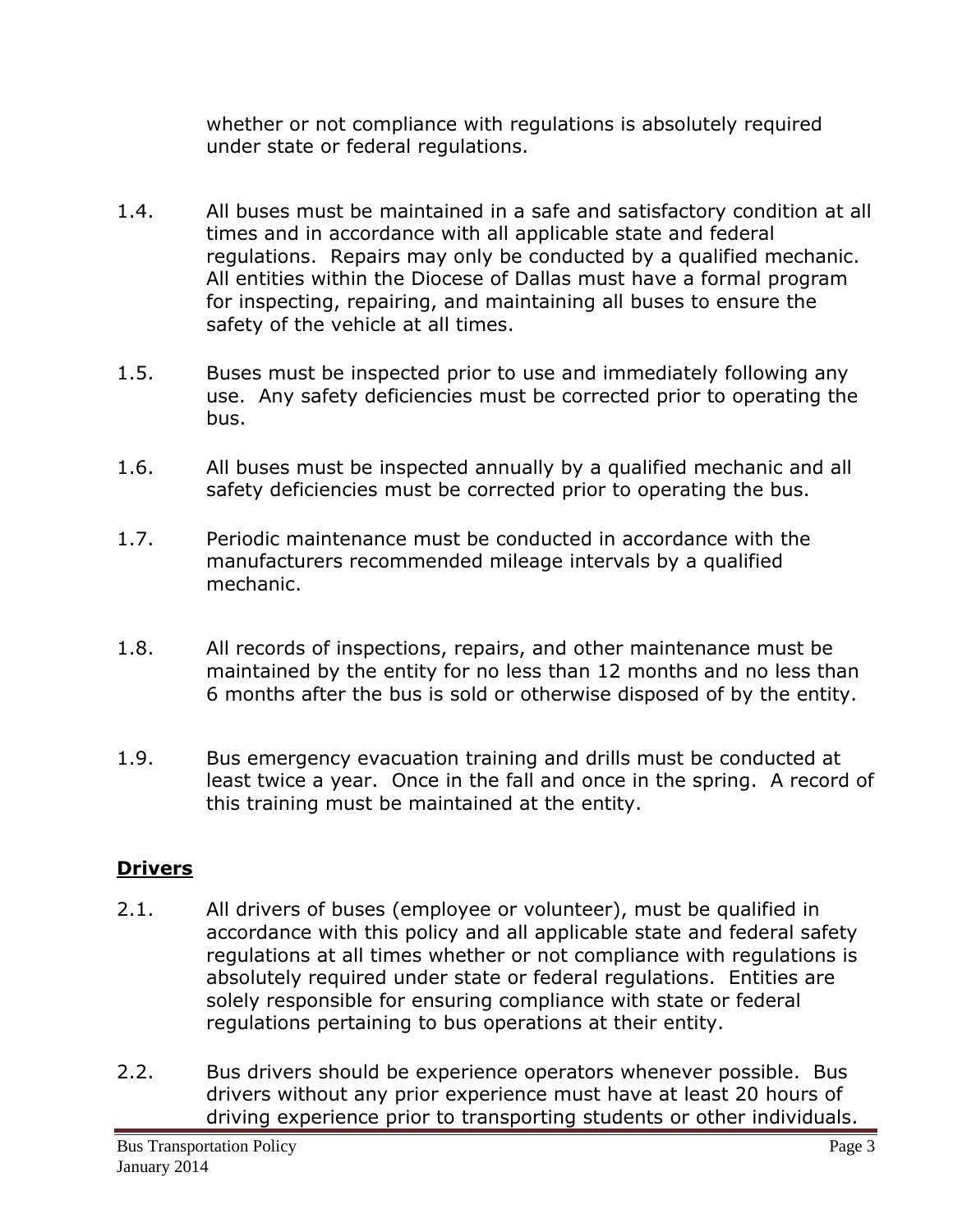10 of these hours should be logged with an experienced driver accompanying the inexperienced bus driver.

- 2.3. All bus drivers must pass an initial Driver Evaluation performed by the entity prior to transporting students or other individuals.
- 2.4. Bus drivers must be at least 21 years old and must have a current valid Texas Commercial Drivers' License with Passenger (P) and CDL classification applicable to the vehicle being operated. If the Bus being operated was designed, manufactured, or intended to be utilized as a "School Bus", drivers must also have a School Bus (S) endorsement whether or not the bus is currently being utilized to transport students to and from school. Bus drivers must also maintain a current valid medical certificate at all times.
- 2.5. All bus drivers must complete the initial 20-hour School Bus Driver Safety Certification Training Program through the Region 10 Education Service Center. This certification is valid for a 3-year period. All bus drivers must complete the 8-Hour Recertification upon subsequent 3 year anniversaries.
- 2.6. No Driver may operate a bus under the influence of or impaired in any way by alcohol or any controlled substance. Drivers are prohibited from alcohol possession and/or use on the job, use during the four hours before performing safety-sensitive functions, having prohibited concentrations of alcohol in their systems while on duty or performing safety-sensitive functions, and use during eight hours following an accident or until after undergoing a post-accident alcohol test, whichever occurs first. No driver shall report for duty or remain on duty requiring the performance of safety sensitive functions when the driver uses any controlled substances except when the use is pursuant to the instructions of a physician who has advised the driver that the substance does not adversely affect his ability to safely operate a motor vehicle.
- 2.7. All bus drivers (employee or volunteer), are subject to controlled substance and alcohol testing in accordance with FMCSR part 382 and part 40 to include pre-employment, random, post-accident, and reasonable suspicion controlled substance and alcohol testing. Entities are individually responsible for compliance with all of these applicable state and federal regulations including, but not limited to, coordinating and conducting all testing and training of drivers operating entity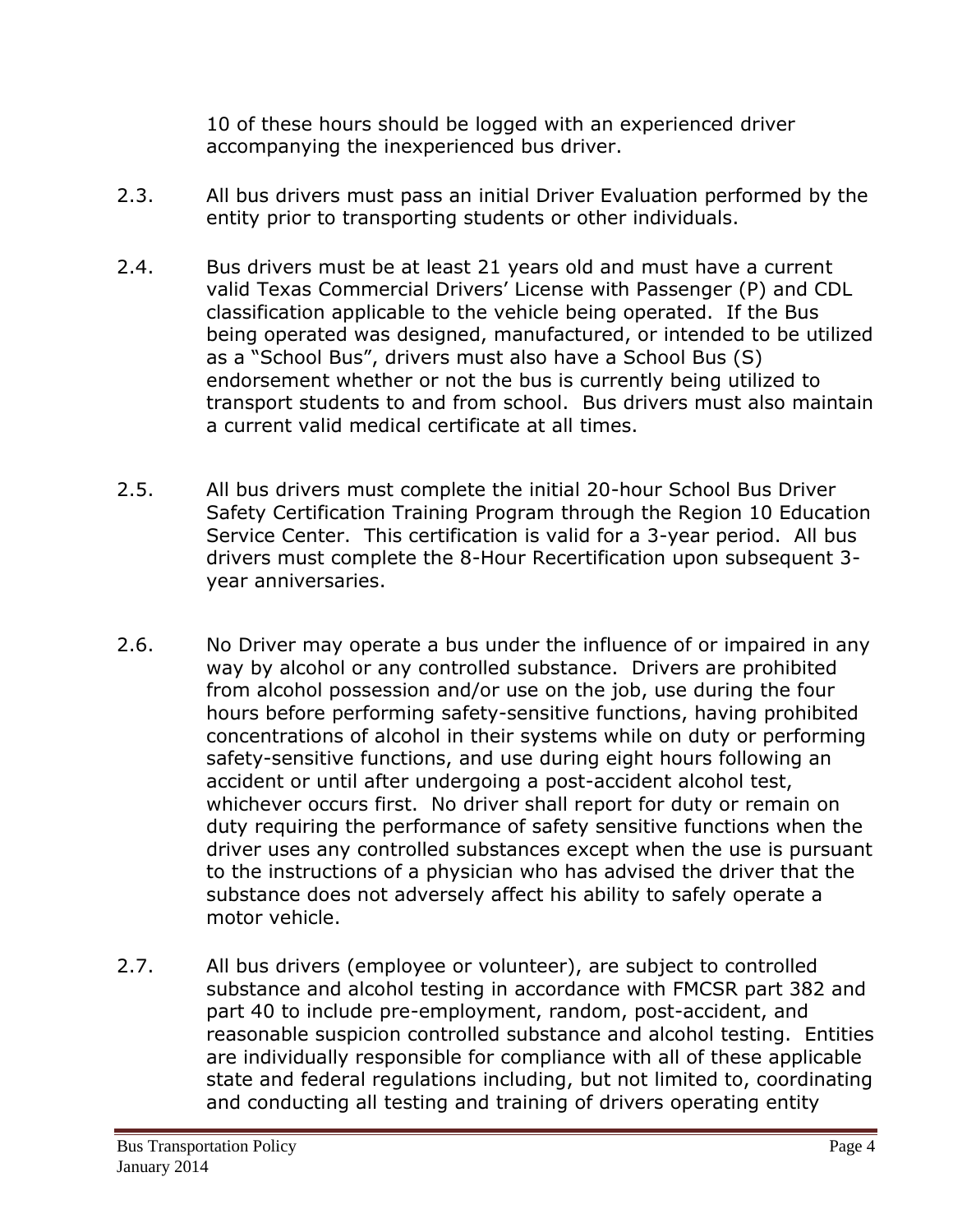owned or leased buses. Testing must be conducted at a designated collection site utilizing Federal Drug and Alcohol Testing supplies and laboratory protocols. Drivers wishing to challenge a test result may have the initial split sample re-tested by the laboratory at their own expense. Refusal to cooperate in the testing process will be considered a positive result and the driver will be disqualified from driving. The following tests will be conducted on all bus drivers:

- 2.7.1. Pre-Employment Prior to using a driver for the first time, the entity will have the bus driver tested and receive a negative test result for controlled substances. A positive result will result in the driver being disqualified from driving buses.
- 2.7.2. Random all bus drivers must be included in a random testing pool at each entity for controlled substances and alcohol. Random testing must be unannounced and drivers must report for testing within 2 hours of being notified. Refusal to cooperate in the testing process will be considered a positive result and the driver will be disqualified from driving. A positive result for controlled substances or an alcohol test result of .02 or greater will result in the driver being disqualified from driving buses. Drivers must be selected utilizing a scientifically valid method. Annual random testing rates must follow Federal Motor Carrier regulations, currently at an annual rate of 50 percent of all eligible drivers for controlled substances and 10 percent of all eligible drivers for alcohol.
- 2.7.3. Post-Accident Testing following any DOT Recordable accident involving a bus, the driver will report for controlled substance and alcohol testing. A positive result for controlled substances or alcohol test result of .02 or greater will result in the driver being disqualified from driving buses.
- 2.7.4. Reasonable Suspicion Testing A driver's supervisor shall require a driver to report for testing when evidence exists that the driver has violated the regulations regarding alcohol and drug use. The supervisor's determination that reasonable suspicion exists to require the driver to undergo a controlled substances test must be based on specific, contemporaneous, articulable observations concerning the appearance, behavior, speech or body odors of the driver. The observations may include indications of the chronic and withdrawal effects of controlled substances. Any positive controlled substance test result or alcohol test result exceeding .02 will result in the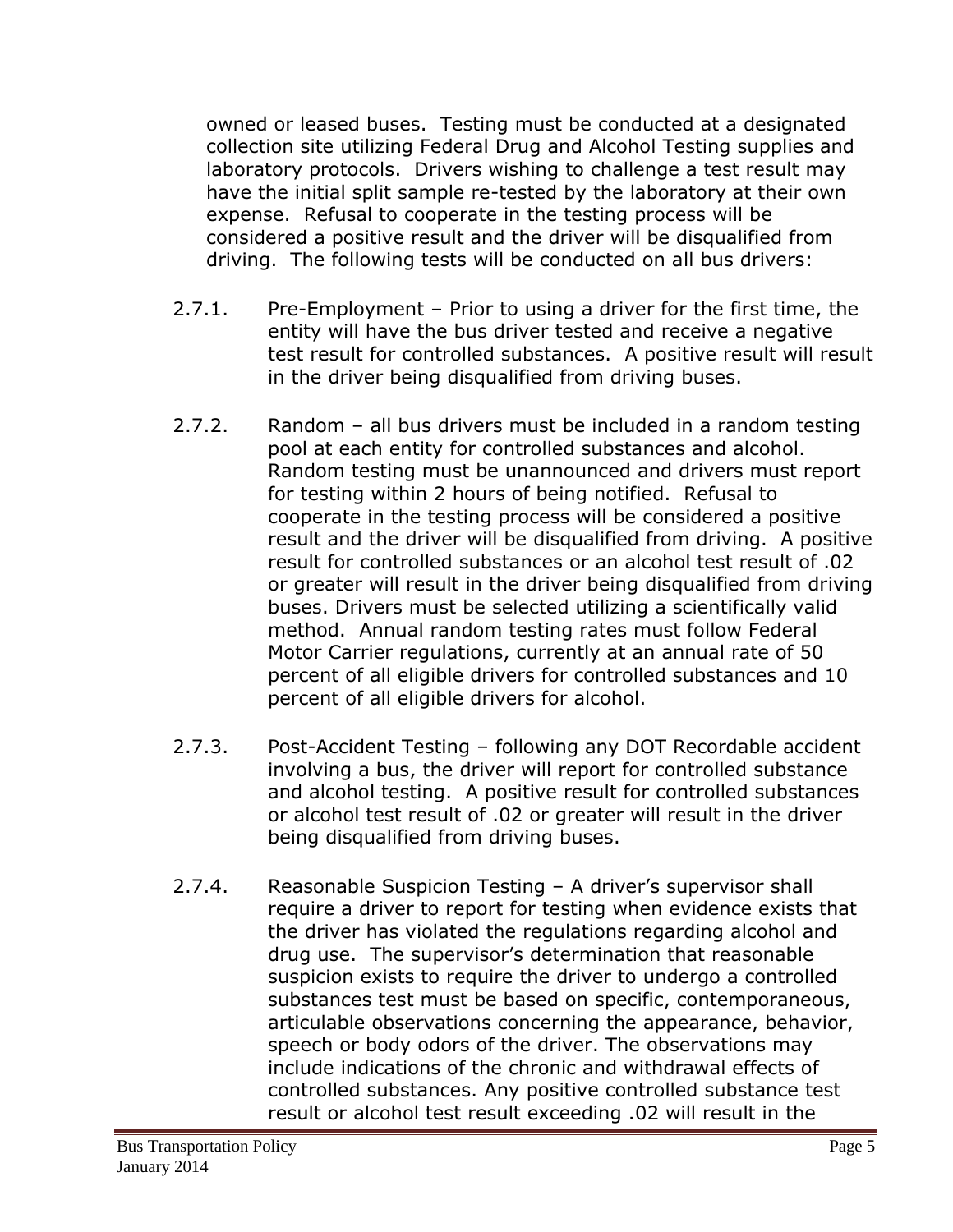individual being disqualified from further operation of any bus for any diocesan entity.

- 2.8. All bus drivers must receive training on the alcohol and controlled substance policy. All bus driver supervisors must have a minimum of 1 hour training on alcohol misuse and 1 hour training on controlled substance use. This training will be used to determine whether testing a bus driver under reasonable suspicion conditions exist.
- 2.9. All bus drivers must be in compliance with all state and federal regulations applicable to passenger buses, school buses, and commercial motor vehicles at all times whether or not compliance is absolutely required under state or federal regulation. Drivers are required to wear seat-belts and obey all state, and / or local traffic laws and ordinances at all times when operating a bus. Where buses are equipped with passenger seat belts, these must be worn by all passengers at all times. Aggressive driving or any unlawful use is strictly prohibited.
- 2.10. All bus drivers must maintain a satisfactory driving record, including their personal driving record, at all times. A satisfactory driving record includes all state and federal requirements for commercial drivers license holders and must meet the following conditions within a rolling three year period:
	- 2.10.1. No violations indicating an alcohol or controlled substance related traffic offense such as "Driving Under the Influence", "Driving While Intoxicated", "Driving while Alcohol Impaired" or "Refusal to Submit".
	- 2.10.2. Less than 3 moving violations. (No single 10 point assessment violation as defined by the Texas Department of Public Safety)
	- 2.10.3. No current revocations, suspensions, or any withdrawal of any driving privileges.
	- 2.10.4. Provisional, restricted, probationary, or "work" drivers licenses are not permitted for use when operating a bus.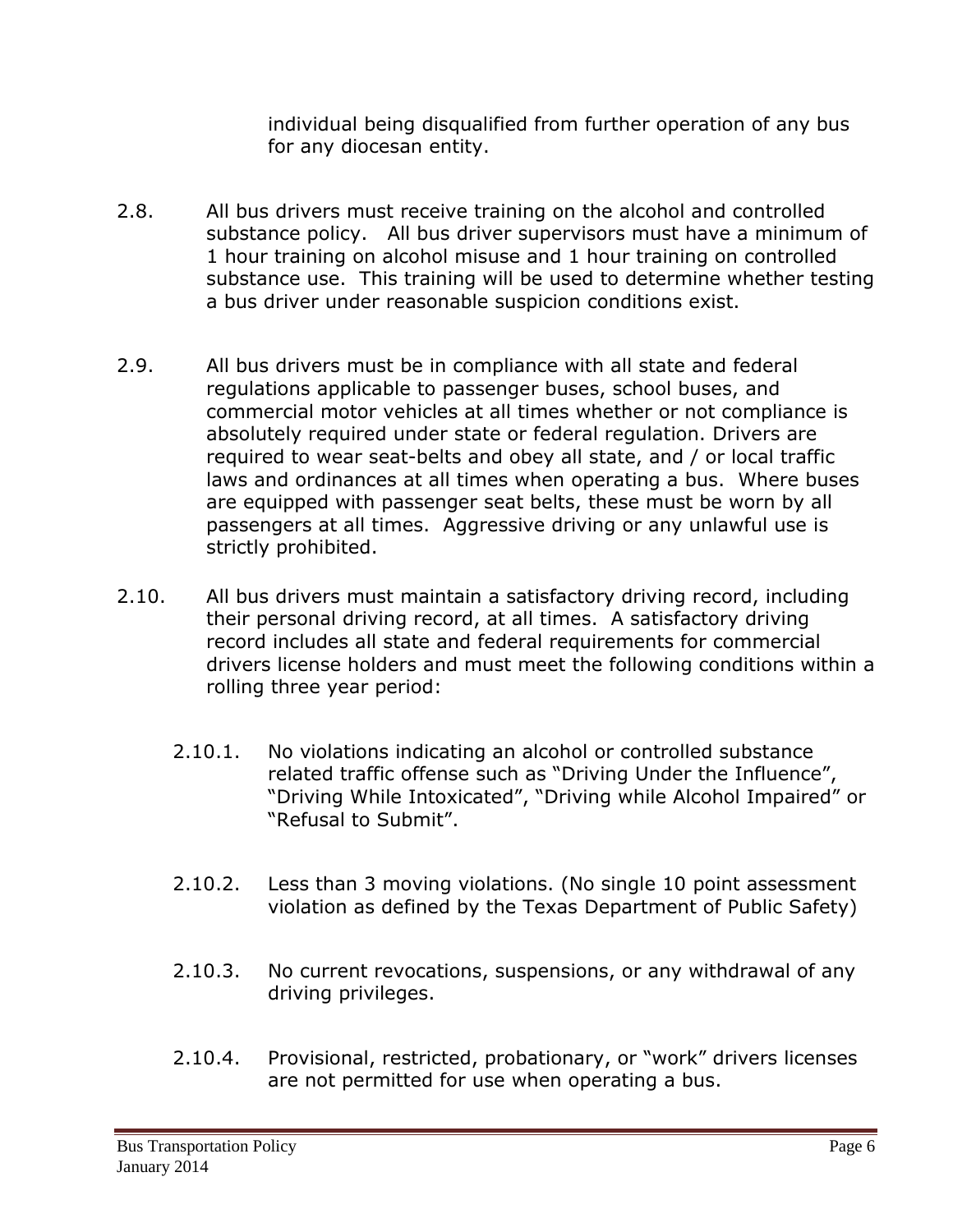- 2.10.5. No requirement on the driver's license for an Ignition Interlock Device.
- 2.11. Drivers are required to notify their supervisor immediately of any moving violations, revocations, suspensions, withdrawal of driving privileges, "Driving Under the Influence", "Driving While Intoxicated", "Driving while Alcohol Impaired" or "Refusal to Submit" violations no later than the next business day after the offense or notice of revocation, suspension, or withdrawal. This policy applies whether the citation was received during the course of employment or on the employee's personal time.
- 2.12. When operating a bus, drivers are prohibited from using any cell phone device, GPS device, PDA or "blackberry" type devices, or any other device that poses a distraction whenever the vehicle is in motion.
- 2.13. Any accident involving bus or passenger incident must be reported immediately. All accidents on a public roadway involving two or more vehicles must be reported to local law enforcement at the time of the accident. All buses must have an accident kit consisting of a disposable or digital camera and accident report form in the glove compartment at all times. These items are to be inspected and replaced regularly. All accidents will be investigated promptly and completely by the Driver and the Driver's supervisor.
- 2.14. Drivers involved in any accident while driving a bus where the driver is at fault may receive disciplinary action which may include termination for the first offense. If a driver is involved in a second vehicular accident within a rolling three year period where the driver is at fault, the driver will be prohibited from operating a bus.
- 2.15. All Diocesan entities must maintain compliance with applicable Driver Qualification File regulations in accordance with FMCSR's and review the file on an annual basis. The Driver Qualification File must be secured in a confidential file cabinet where only the driver's supervisor has access and should be kept separate from the Employee's Personnel file.